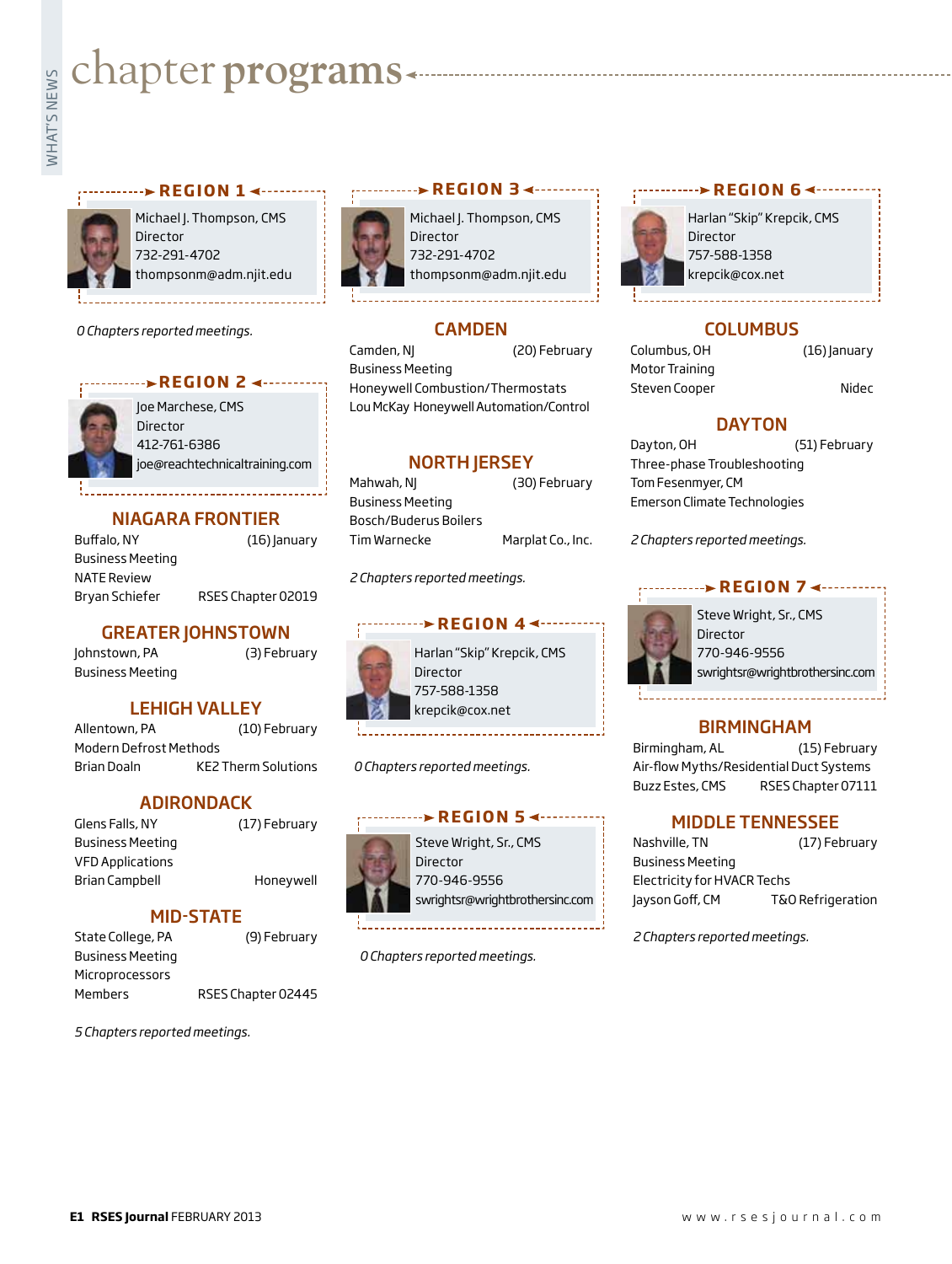

Rich Hoke, CMS Director 847-931-5650 richhoke@sbcglobal.net

#### FOX VALLEY

West Chicago, IL (15) January Business Meeting Retrofits for R-22 Systems Honeywell

| West Chicago, IL        | (16) December |
|-------------------------|---------------|
| <b>Business Meeting</b> |               |
| ABB Frequency Drives    |               |
| Ken Minkowski           | Brucker Co.   |
|                         |               |

#### **SPRINGFIELD**

Springfield, IL (6) January Business Meeting Global Plasma Solutions Jeff Jarvis Applied Air/Energy Products

#### GREATER DETROIT

Detroit, MI (29) February EEVs/Energy Controls Paul Showalter KE2 Therm Solutions

#### MISSISSIPPI VALLEY

Davenport, IA (23) February A/C Efficiency Testing Desi Rigg, CMS RSES Chapter 08361

*4 Chapters reported meetings.*

#### **REGION 94 ----**



Michael Ralston, CM Director 913-722-1328 rsesmike@gmail.com

#### MID WEST

Lohman, MO (3) November Business Meeting International Meeting Members RSES Chapter 09417

*1 Chapter reported meetings.*



#### **REGION104 ---------**

Larry D. Brewer, CM Director 512-963-1612 ldbrewer@suddenlink.net

#### AUSTIN

Austin, TX (9) January Business Meeting

Austin, TX (8) November Business Meeting

Tecumseh Troubleshooting Larry Brewer, CM Insco Distributing Inc.

#### COWTOWN

Fort Worth, TX (17) January Business Meeting State Law Code Update James Fulton AC Supply

#### PERMIAN BASIN

Midland, TX (5) February Business Meeting

#### REFRIG. ASSN. OF SAN ANTONIO

San Antonio, TX (45) January Business Meeting Cleaning Out Refrigerant Lines Robert Boesch NuCalgon

#### TRI-COUNTY

New Braunfels, TX (16) February Vacuum and Its Importance Larry Brewer, CM Insco Distributing Inc.

#### SAN GABRIEL CHAPTER

Georgetown, TX (8) February Business Meeting Superheat/Subcooling/Saturation Robert Lee Testo

Georgetown, TX (7) January Business Meeting Air Filtration Robert Lee Testo

*6 Chapters reported meetings.*

#### **REGION 114 - - - - - - - -**



Rich Hoke, CMS Director 847-931-5650 richhoke@sbcglobal.net

#### TWIN CITIES

| Minneapolis, MN   |  |
|-------------------|--|
| R-22 Alternatives |  |
| Stephen Spletzer  |  |

(25) February

Arkema

#### MISSOURI VALLEY

| Omaha, NE               | (N/A) January            |
|-------------------------|--------------------------|
| <b>Business Meeting</b> |                          |
| Miscellaneous           |                          |
| John McCarthy Sr.       | One Hour Heating and Air |

*2 Chapters reported meetings.*

#### *<u>REGION 12∢……</u>*



*0 Chapters reported meetings.*



*0 Chapters reported meetings.*